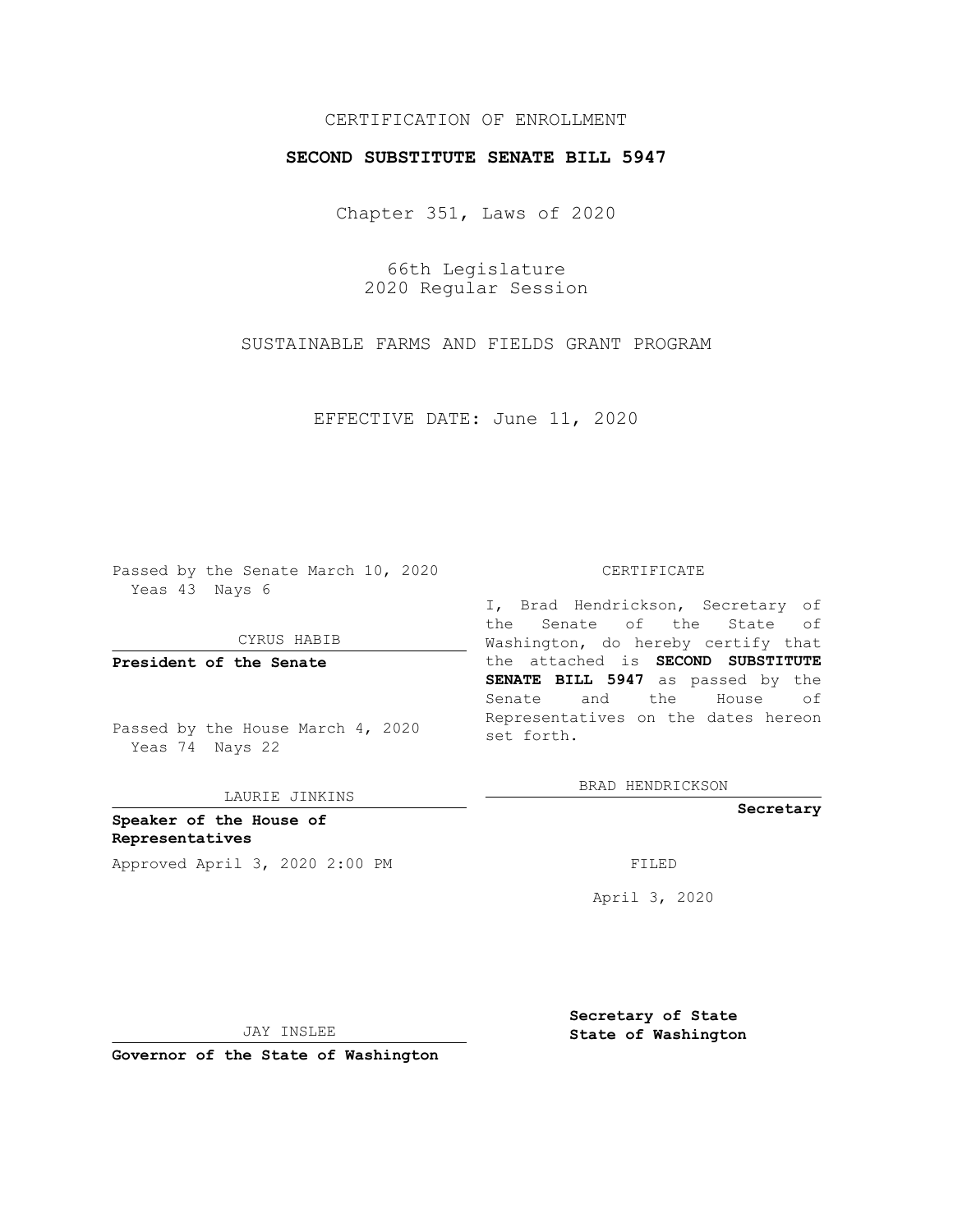## **SECOND SUBSTITUTE SENATE BILL 5947**

AS AMENDED BY THE HOUSE

Passed Legislature - 2020 Regular Session

# **State of Washington 66th Legislature 2019 Regular Session**

**By** Senate Ways & Means (originally sponsored by Senators McCoy, Schoesler, Palumbo, King, Salomon, and Warnick)

READ FIRST TIME 03/01/19.

 AN ACT Relating to establishing the sustainable farms and fields grant program; adding new sections to chapter 89.08 RCW; and creating 3 new sections.

BE IT ENACTED BY THE LEGISLATURE OF THE STATE OF WASHINGTON:

 NEW SECTION. **Sec. 1.** The legislature finds that Washington's working agricultural lands are essential to the economic and social well-being of our rural communities and to the state's overall environment and economy. The legislature further finds that different challenges and opportunities exist to expand the use of precision 10 agriculture for different crops in the state by assisting farmers, ranchers, and aquaculturists to purchase equipment and receive technical assistance to reduce their operations' carbon footprint while ensuring that crops and soils receive exactly what they need 14 for optimum health and productivity. Moreover, the legislature finds that opportunities exist to enhance soil health through carbon farming and regenerative agriculture by increasing soil organic carbon levels while ensuring appropriate carbon to nitrogen ratios, and to store carbon in standing trees, seaweed, and other vegetation. Therefore, it is the intent of the legislature to provide cost- sharing competitive grant opportunities to enable farmers and ranchers to adopt practices that increase appropriate quantities of

p. 1 2SSB 5947.SL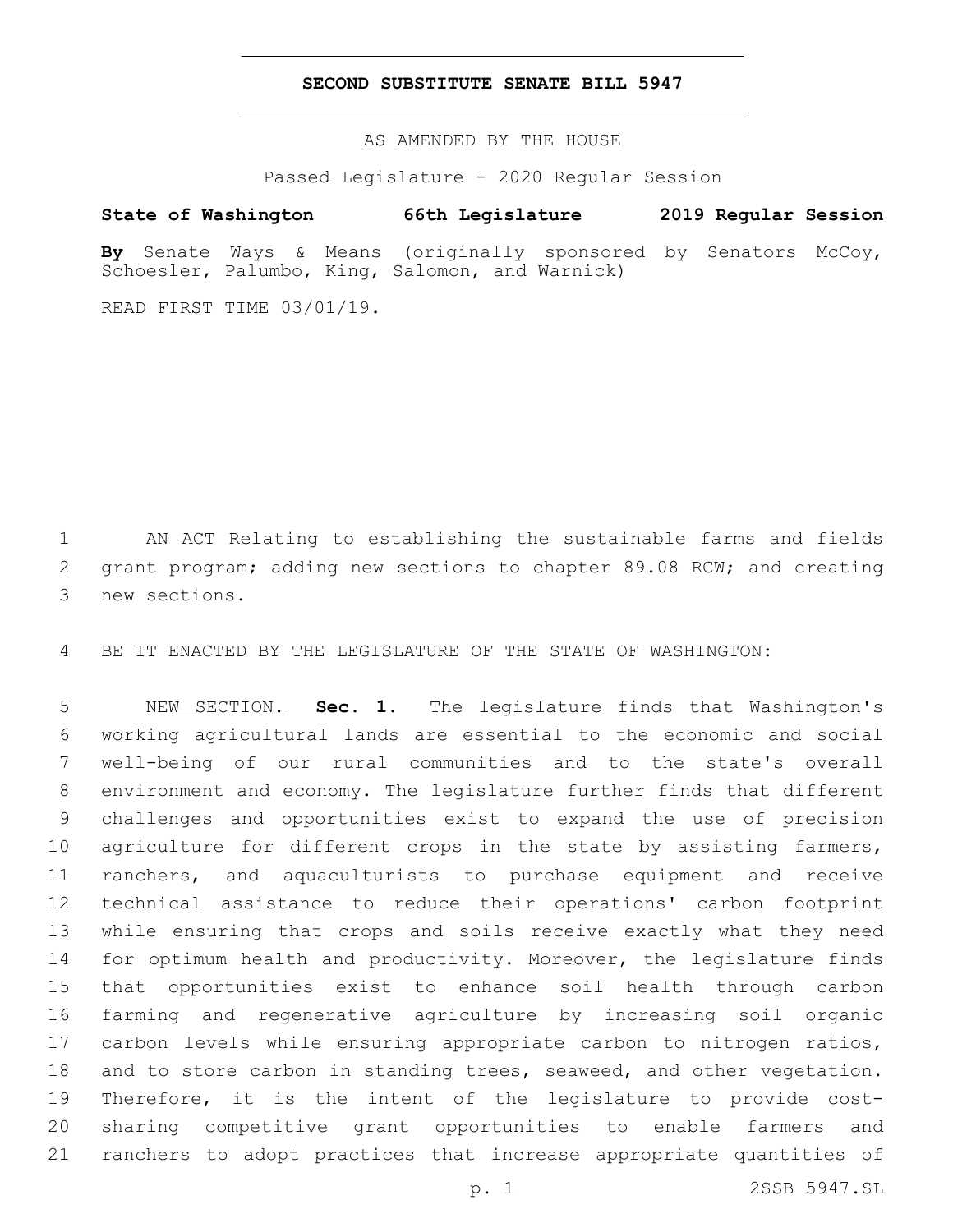carbon stored in and above their soil and to initiate or expand the use of precision agriculture on their farms. This act seeks to leverage and enhance existing state and federal cost-sharing programs 4 for farm, ranch, and aquaculture operations.

 NEW SECTION. **Sec. 2.** The definitions in this section apply throughout this section and sections 3 through 7 of this act unless the context clearly requires otherwise.

 (1) "Carbon dioxide equivalent emission" means a metric measure used to compare the emission impacts from various greenhouse gases based on their relative radiative forcing effect over a specified period of time compared to carbon dioxide emissions.

 (2) "Carbon dioxide equivalent impact" means a metric measure of the cumulative radiative forcing impacts of both carbon dioxide equivalent emissions and the radiative forcing benefits of carbon 15 storage.

 (3) "Commission" means the Washington state conservation 17 commission created in this chapter.

 (4) "Conservation district" means one or a group of Washington state's conservation districts created in this chapter.

 NEW SECTION. **Sec. 3.** (1) The commission shall develop a sustainable farms and fields grant program in consultation with the department of agriculture, Washington State University, and the United States department of agriculture natural resources 24 conservation service.

 (2) As funding allows, the commission shall distribute funds, as appropriate, to conservation districts and other public entities to help implement the projects approved by the commission.

 (3) No more than fifteen percent of the funds may be used by the commission to develop, or to consult or contract with private or public entities, such as universities or conservation districts, to develop:31

 (a) An educational public awareness campaign and outreach about 33 the sustainable farm and field program; or

 (b) The grant program, including the production of analytical tools, measurement estimation and verification methods, cost-benefit 36 measurements, and public reporting methods.

 (4) No more than five percent of the funds may be used by the commission to cover the administrative costs of the program.

p. 2 2SSB 5947.SL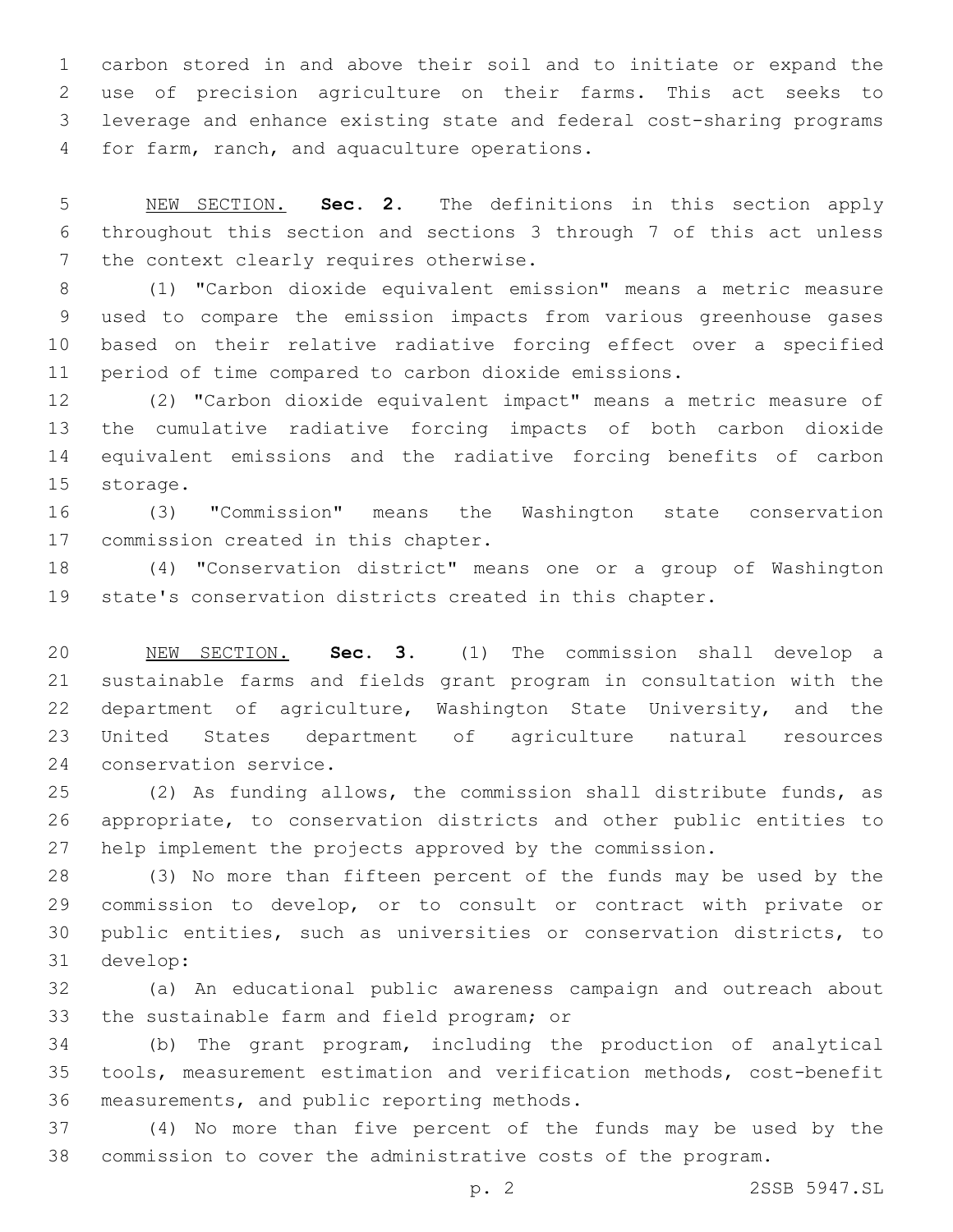- (5) No more than twenty percent of the funds may be awarded to 2 any single grant applicant.
- (6) Allowable uses of grant funds include:3

 (a) Annual payments to enrolled participants for successfully 5 delivered carbon storage or reduction;

- (b) Up-front payments for contracted carbon storage;
- 7 (c) Down payments on equipment;
- 8 (d) Purchases of equipment;

 (e) Purchase of seed, seedlings, spores, animal feed, and 10 amendments;

 (f) Services to landowners, such as the development of site- specific conservation plans to increase soil organic levels or to increase usage of precision agricultural practices, or design and implementation of best management practices to reduce livestock 15 emissions; and

 (g) Other equipment purchases or financial assistance deemed appropriate by the commission to fulfill the intent of sections 2 18 through 7 of this act.

 (7) Grant applications are eligible for costs associated with 20 technical assistance.

 (8) Conservation districts and other public entities may apply for a single grant from the commission that serves multiple farmers.

 (9) Grant applicants may apply to share equipment purchased with grant funds. Applicants for equipment purchase grants issued under 25 this grant program may be farm, ranch, or aquaculture operations coordinating as individual businesses or as formal cooperative ventures serving farm, ranch, or aquaculture operations. Conservation districts, separately or jointly, may also apply for grant funds to 29 operate an equipment sharing program.

 (10) No contract for carbon storage or changes to management practices may exceed twenty-five years. Grant contracts that include up-front payments for future benefits must be conditioned to include penalties for default due to negligence on the part of the recipient.

 (11) The commission shall attempt to achieve a geographically fair distribution of funds across a broad group of crop types, soil 36 management practices, and farm sizes.

 (12) Any applications involving state lands leased from the department of natural resources must include the department's 39 approval.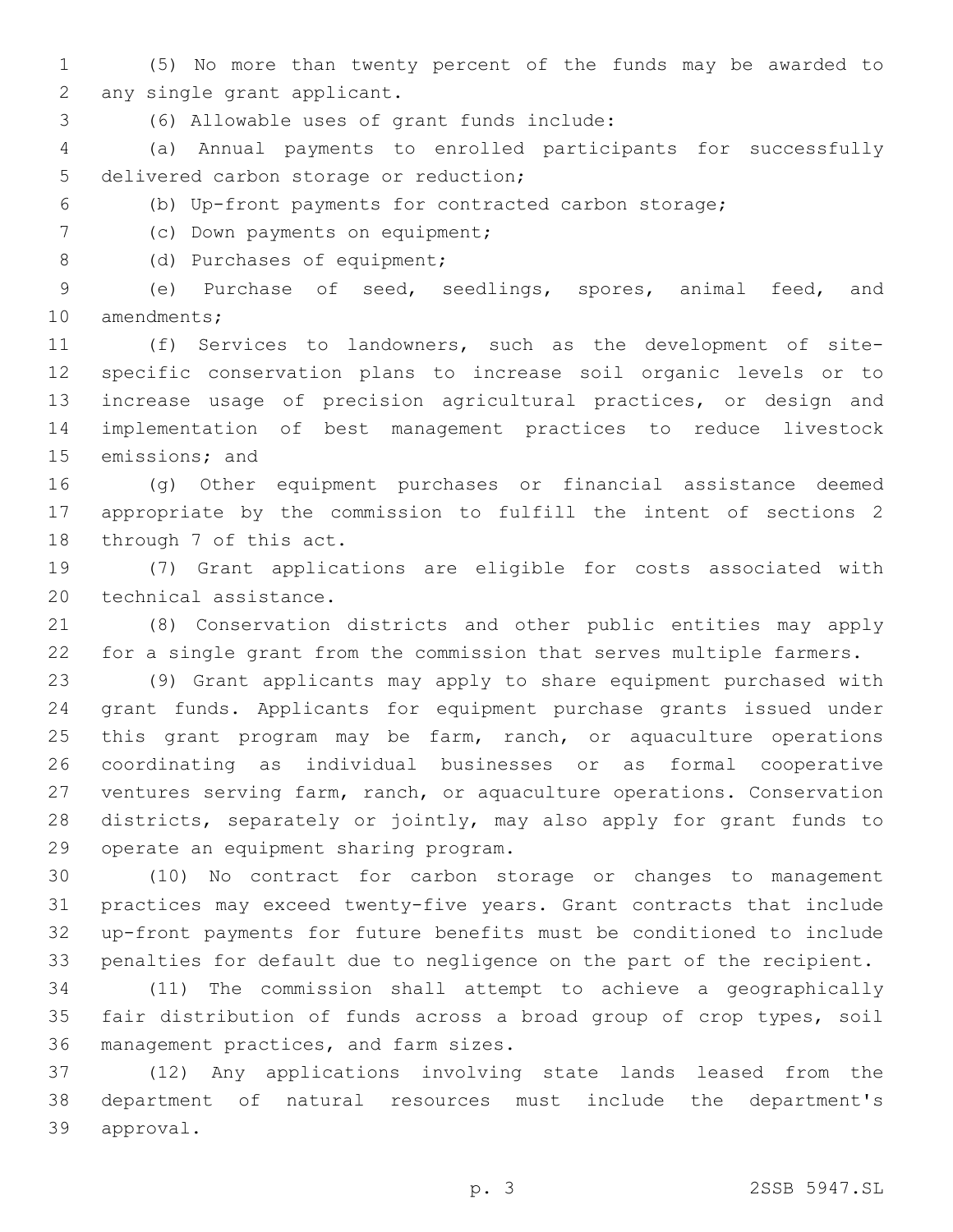NEW SECTION. **Sec. 4.** (1) When prioritizing grant recipients, the commission, in consultation with the department of agriculture, Washington State University, and the United States department of agriculture natural resources conservation service, shall seek to maximize the benefits of the grant program by leveraging other state, nonstate, public, and private sources of money. The primary metrics used to rank grant applications must be made public by the commission.8

 (2) The grant program must prioritize or weight projects based on consideration of the individual project's ability to:

 (a) Increase the quantity of organic carbon in topsoil through practices including, but not limited to, cover cropping, no-till and minimum tillage conservation practices, crop rotations, manure application, biochar application, compost application, and changes in 15 grazing management;

(b) Increase the quantity of organic carbon in aquatic soils;

 (c) Intentionally integrate trees, shrubs, seaweed, or other vegetation into management of agricultural and aquacultural lands;

 (d) Reduce or avoid carbon dioxide equivalent emissions in or 20 from soils;

 (e) Reduce nitrous oxide and methane emissions through changes to 22 livestock or soil management; and

(f) Increase usage of precision agricultural practices.

 (3) The commission shall develop and approve a prioritization metric to guide the distribution of funds appropriated by the legislature for this purpose, with the goal of producing cost-effective carbon dioxide equivalent impact benefits.

 (4) Applicants that create riparian buffers along waterways, or otherwise benefit fish habitat, must receive an enhanced prioritization compared to other grant applications that perform similarly under the prioritization metrics developed by the commission.32

 (5) The commission shall downgrade a specific grant proposal within its prioritization metric if the proposal is expected to cause significant environmental damage to fish and wildlife habitat.

 NEW SECTION. **Sec. 5.** (1) The commission shall determine methods for measuring, estimating, and verifying outcomes under the sustainable farms and fields grant program in consultation with Washington State University, the department of agriculture, and the

p. 4 2SSB 5947.SL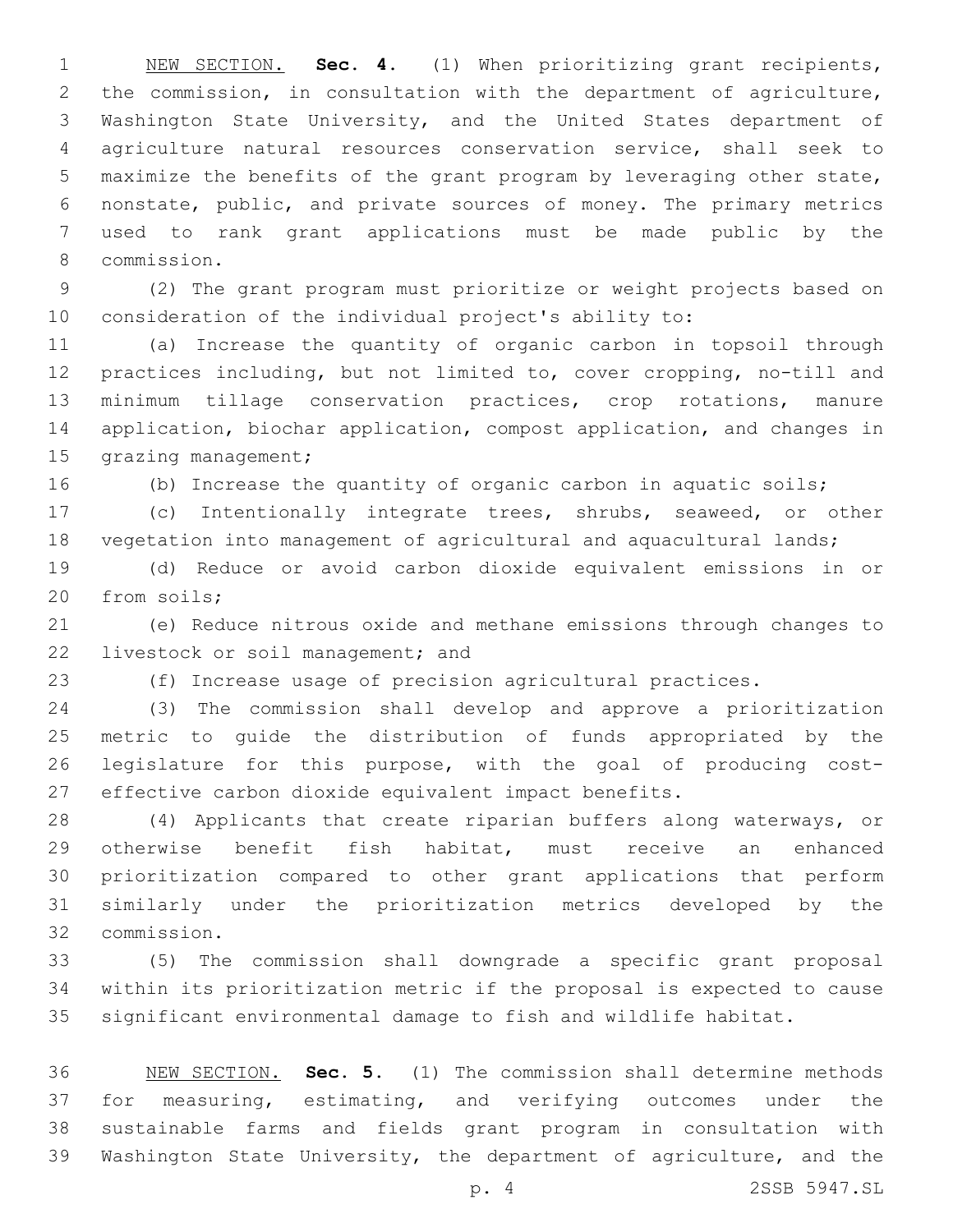United States department of agriculture natural resources 2 conservation service.

 (2) The commission may require that a grant recipient allow the commission, or contractors hired by the commission, including the Washington State University extension program, access to the grant recipient's property, with reasonable notice, to monitor the results of the project or projects funded by the grant program on the grant 8 recipient's property.

 NEW SECTION. **Sec. 6.** (1) By October 15, 2021, and every two years thereafter, the commission shall report to the legislature and the governor on the performance of the sustainable farms and fields grant program.

 (2) The commission shall update at least annually a public list of projects and pertinent information including a summary of state and federal funds, private funds spent, landowner and other private cost-share matching expenditures, the total number of projects, and an estimate of carbon sequestered or carbon emissions reduced.

 (3) By July 1, 2024, the commission, in consultation with Washington State University and the University of Washington, must evaluate and update the most appropriate carbon equivalency metric to apply to the sustainable farms and fields grant program. Until this equivalency is updated by the commission, or unless the commission identifies a better metric, the commission must initially use a one hundred year storage equivalency that can be linearly annualized to recognize the storage of carbon on an annual basis based on the storage of 3.67 tons of biogenic carbon for one hundred years being assigned a value equal to avoiding one ton of carbon dioxide 28 equivalent emissions.

 (4) The grant recipient and other private cost-sharing participants may at their own discretion allow their business or other name to be listed on the public report produced by the commission. All grant recipients must allow anonymized information about the full funding of their project to be made available for 34 public reporting purposes.

 NEW SECTION. **Sec. 7.** The sustainable farms and fields account is created in the state treasury. All receipts of money directed to the account must be deposited in the account. Expenditures from the account may be used only for purposes relating to the sustainable

p. 5 2SSB 5947.SL